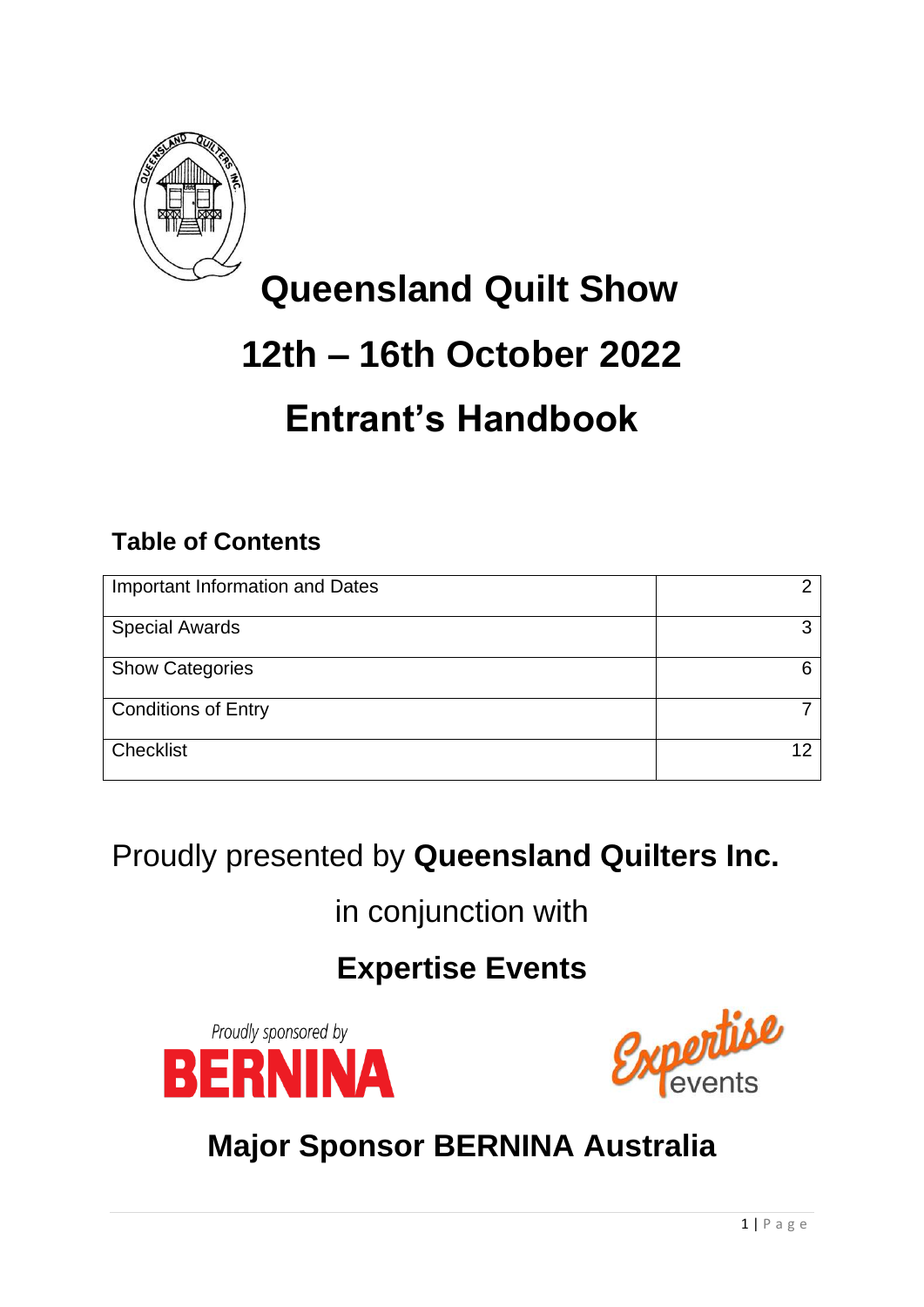### **IMPORTANT INFORMATION**

## **N.B Conditions of entry have been revised**

This Entrant's Handbook has been designed to assist you in entering the Queensland Quilters Inc. Show. It provides the rules under which the quilts will be accepted and judged.

As an entrant it is **your** responsibility to ensure that you enter your quilt/s correctly.

If you have any questions please contact the Quilt Show Convenor for clarification.

#### **Important Dates:**

| February 2022                  | Queensland Quilters Inc. Entrant's Handbook becomes available.                                                                                                            |
|--------------------------------|---------------------------------------------------------------------------------------------------------------------------------------------------------------------------|
| <b>June 2022</b>               | Entry Form will be made available online.                                                                                                                                 |
| 21 <sup>st</sup> August 2022   | Closing Date for entries. No late entries will be accepted. Each<br>entry must be lodged using the Online Entry Form. See Conditions of<br>Entry for further information. |
| 28 <sup>th</sup> August 2022   | If you have not been notified of your Quilt Collectors details by this<br>date please contact Judy Hodgkinson on 0417 633 839.                                            |
| 4 <sup>th</sup> September 2022 | Final drop off day for your quilt/s to your Quilt Collector.                                                                                                              |
| 7th September 2022             | Judging Day. Winners will be notified by email within 7 days of<br>judging.                                                                                               |
| 12 <sup>th</sup> October 2022  | Prize Presentations at the Quilt Show. Time to be advised. (If you are<br>a prize winner you are encouraged to attend).                                                   |
| 30th October 2022              | Final date for collection of your quilt/s from your Quilt Collector.                                                                                                      |

#### **The Queensland Quilt Show Key Contacts**:

Gail Price,

Show Convenor.

Ph. (07) 38788426 or 0419 628 622

quiltshow@qldquilters.com

Judy Hodgkinson,

Quilt Collector Co-ordinator.

Ph.: 0417 633 839

vicepresident@qldquilters.com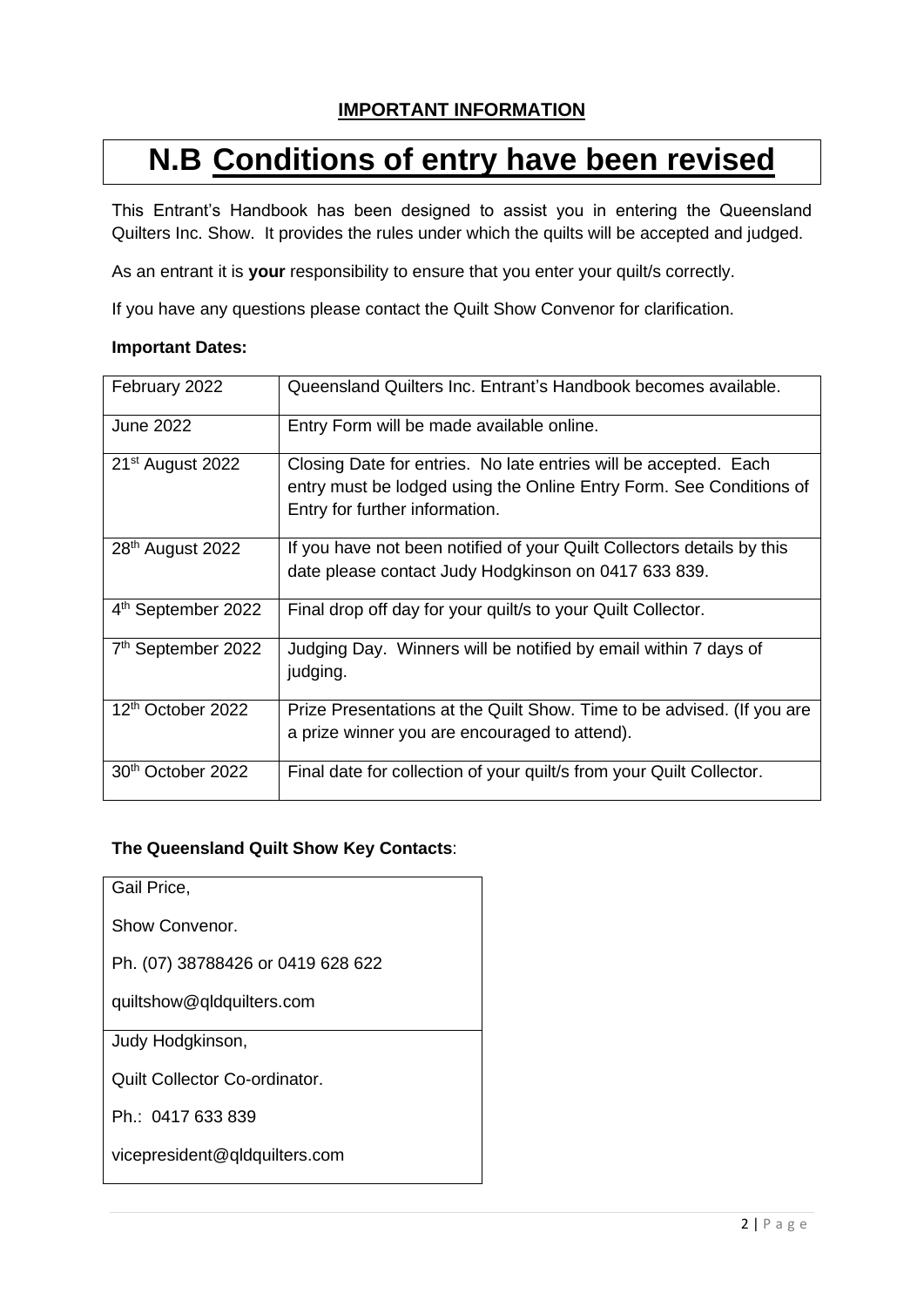## **SPECIAL AWARDS**

### **BERNINA CHAMPION QUILT**

BERNINA 570 Sewing Machine valued at \$4,999 RRP

### **BERNINA BEST AMATEUR AWARD**

BERNINA 325 Sewing Machine valued at \$1,499 RRP

### **BERNINA SECONDARY STUDENT AWARD**

Carew Developments P/L

### **BEST HAND QUILTING**

### **BEST AMATEUR MACHINE QUILTING**

### **BEST PROFESSIONAL MACHINE QUILTING**

### **BEST TRADITIONAL QUILT**

**BEST "Queensland Quilters" THEME QUILT**

(2022-House/Houses)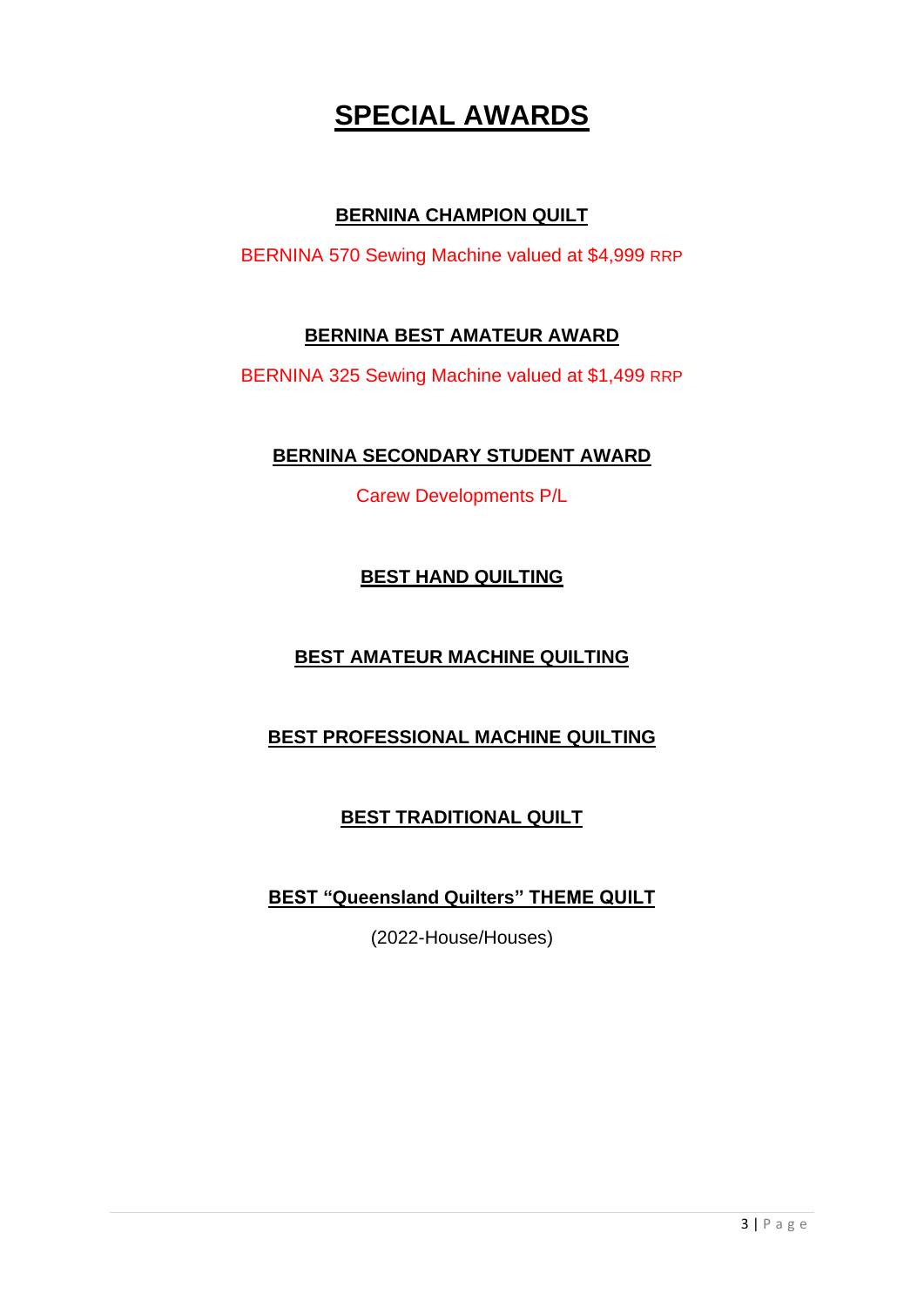# **QUILT SIZES 2022**

**Please note:**

**QUILT SIZE:***(all styles except Art and Pictorial)*

 **No side shorter than 50cm, no side longer than 280cm.**

**ART/PICTORIAL:**

 **No side shorter than 40 cm, no side longer than 280cm.**

*(Any multi pieced works must be attached to a single hanging sleeve)*

**THEME QUILT:**

**No side shorter than 150cm, no side longer than 280cm.**

*(Quilts not conforming to these requirements will not be judged)*

**The Quilt Show Committee reserves the right to expand or contract Categories according to the number of entries.**

**Prizes are in cash, voucher or product – amounts will be determined by the Quilt Show Committee when sponsorship is finalised.**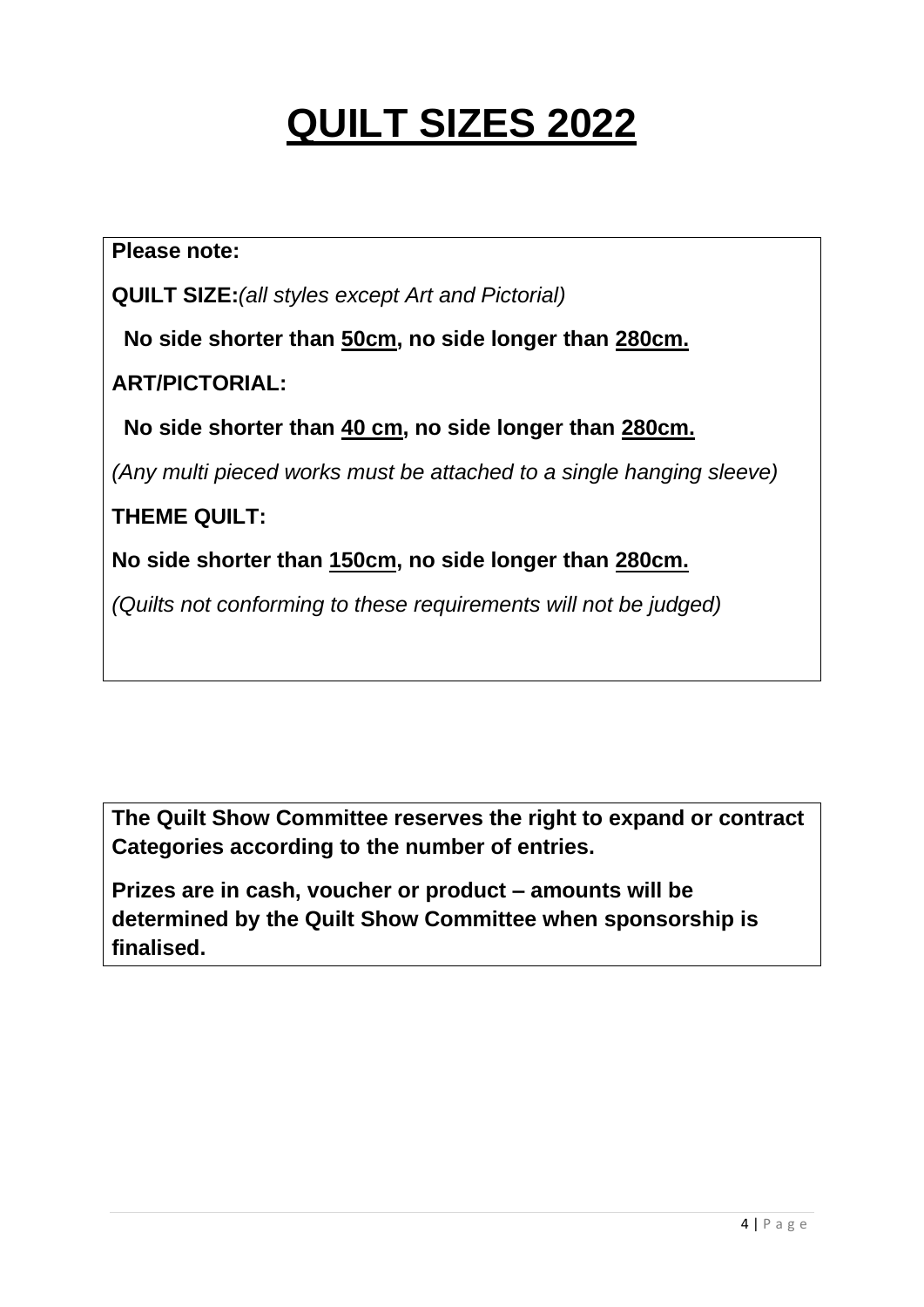# **MEMBER STATUS**

# **SCHOOL STUDENTS**

School students must be currently attending school or equivalent and must pay the relevant entry fee. The quilt must be the work of the student but can be supervised by an adult.

## **AMATEUR or**

# **PROFESSIONAL**

Solely for the purposes of judging at this quilt show, a Professional Quiltmaker or Quilter is defined as someone who HAS:

- Taught patchwork/quilting for financial gain.
- Published a quilting related book.
- Participated in making or quilting of quilts for personal financial gain; and/or
- Won a "Best of Show" or TWO First Prize Ribbons (including Awards of Excellence/Special Awards) in a major judged competition or exhibition. A 'major show' is a State/Territory Guild's judged exhibition or competition; or a National/International judged exhibition or competition (Quilts Across Queensland is included in these).
- Teaches or publishes in the field of quilting, including 5 magazine articles in one calendar year or a career total of 10 magazine articles for financial gain.
- Sells, designs, or participates in making quilts for ongoing financial gain. 'Financial gain' is defined as any amount above the cost of creating the quilt, cost of creating any article, design, teaching aids including samples, notes and travelling expenses.

Amateur status cannot be resumed without the written permission of the Quilt Show Committee.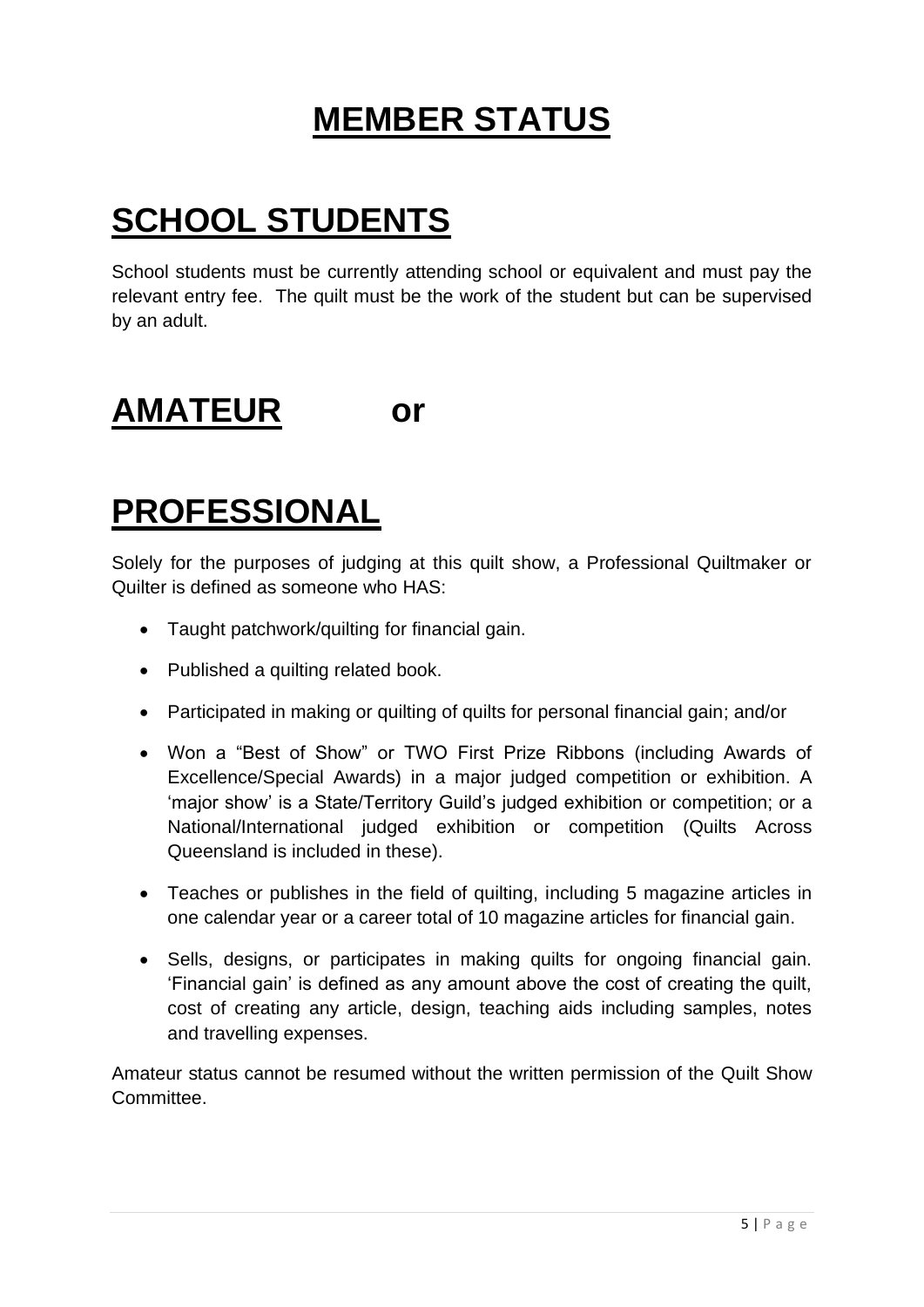# **QUILT CATEGORIES 2022**

| Category                    | <b>Description</b>                                                                                                                                                                                                                                                                                                         |
|-----------------------------|----------------------------------------------------------------------------------------------------------------------------------------------------------------------------------------------------------------------------------------------------------------------------------------------------------------------------|
| <b>Junior Student</b>       | Up to and including Year 6 at school.                                                                                                                                                                                                                                                                                      |
| <b>Senior Student</b>       | Year 7 and up to and including Year 12 at school or equivalent.                                                                                                                                                                                                                                                            |
| <b>First Time</b>           | <b>Available to Amateurs only</b><br>Any technique.                                                                                                                                                                                                                                                                        |
| <b>Pieced</b>               | Predominately pieced.                                                                                                                                                                                                                                                                                                      |
| <b>Appliqued</b>            | Predominately appliqued.                                                                                                                                                                                                                                                                                                   |
| <b>Mixed Techniques</b>     | Quilts featuring a mixture of piecing, applique and/or embroidery.<br>Where one technique is not predominate.                                                                                                                                                                                                              |
| <b>Art Abstract</b>         | Designed for display; these quilts should evoke an intellectual or<br>emotional response from the viewer. Composition will have an<br>emphasis on colour, line and design. Features should be abstract<br>and non-literal. Any technique including mixed media.                                                            |
| <b>Art Pictorial</b>        | Designed for display; these quilts should evoke an intellectual or<br>emotional response from the viewer. Depicts a person, place or<br>thing as a recognizable image such as a still life, wildlife, animals,<br>landscape, cityscape, seascape, portraits and figures. Any<br>technique including mixed media.           |
| <b>Modern</b>               | Modern quilts should reflect the modern aesthetic and include one or<br>more of these characteristics; Use of bold colours and prints, high<br>contrast and graphic areas of colour, improvisational piecing,<br>minimalism, expansive negative space and/or alternative grid work.                                        |
| <b>Whole Cloth</b>          | Quilts made of one piece of fabric, including painted/printed panels.                                                                                                                                                                                                                                                      |
| <b>Coverlet</b>             | Two layers only with or without some form of stitching through the<br>layers                                                                                                                                                                                                                                               |
| <b>Commercially Quilted</b> | The quilt top is made by one person and quilted by another where<br>payment has been made. The commercial quilter must be a<br>member of Queensland Quilters Inc.                                                                                                                                                          |
| <b>Group/Collaborative</b>  | Quilt made by two or more people. It includes raffle, round robin,<br>charity, and friendship quilts. Entrants or groups must be members<br>of Queensland Quilters Inc. NB If commercially quilted then the<br>Commercial Quilter must also be a member of Queensland Quilters<br>Inc. All parties are to be acknowledged. |
| <b>Display</b>              | Quilt entered for display only and not judged. Must adhere to size<br>and conditions of entry requirements.                                                                                                                                                                                                                |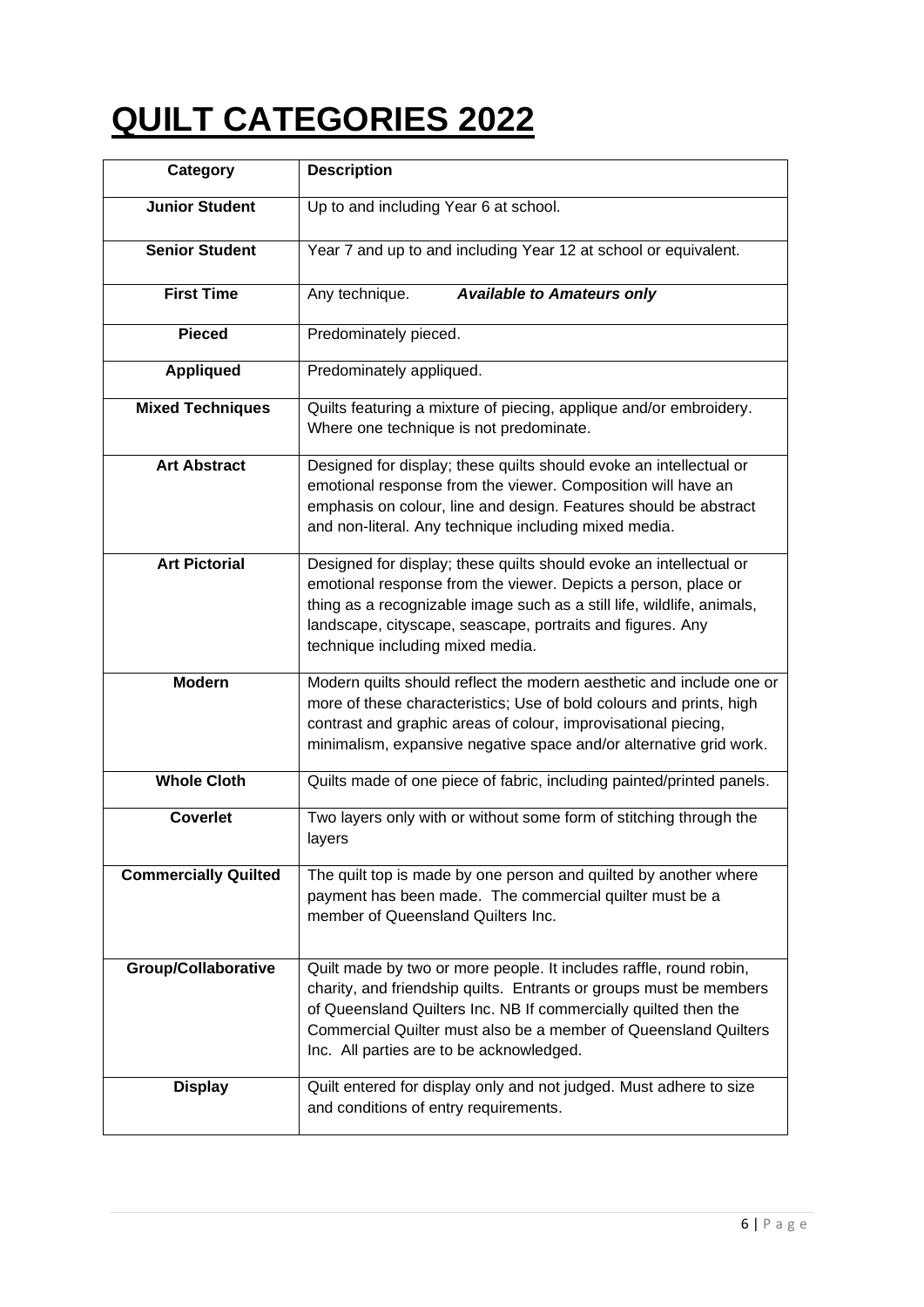# **Conditions of Entry for 2022**

### **Eligibility to Enter**

- 1. An entrant must be a current financial member of Queensland Quilters Inc. to enter quilts for judging or display.
- 2. Entrants must be a permanent resident of Queensland OR must have been a financial member continuously since March 2020.
- 3. Commercial Quilters must be individual members of Queensland Quilters Inc.
- 4. Interstate Affiliated Groups must have been a financial member of Queensland Quilters Inc. continuously since March 2020.
- 5. All entries, except Commercially Quilted, Group/Collaborative or Display must be the work of the entrant only.
- 6. A quilt made by 2 or more current financial members can only be entered in the Group /Collaborative Category.
- 7. A quilt that has been part of another Queensland Quilters Inc. competition (e.g. Challenge/s, SOTA or QuiltConnect) is ineligible for entry.
- 8. All quilts must be clean and in good order and condition. Queensland Quilters Inc. reserves the right to reject any quilts which do not comply with this requirement.
- 9. Quilts must have been completed after October 2019.

### **Number of Entries and Entry Fees**

- a) An entrant may enter no more than three judged quilts in any category.
- b) A quilt can only be entered in one category.
- c) There is no limit to the number of quilts entered for display only.
- d) Each Quilt will require a separate entry form.
- e) Entry fee is \$15 per Quilt.
- f) Entry will not be finalised until payment has been received.
- g) Payment can be made by direct deposit or credit card.
- h) There is no limit to the number of quilts you may enter. However, if we do not have enough space to display all entries received, Queensland Quilters Inc. may require members with multiple entries to withdraw one or more.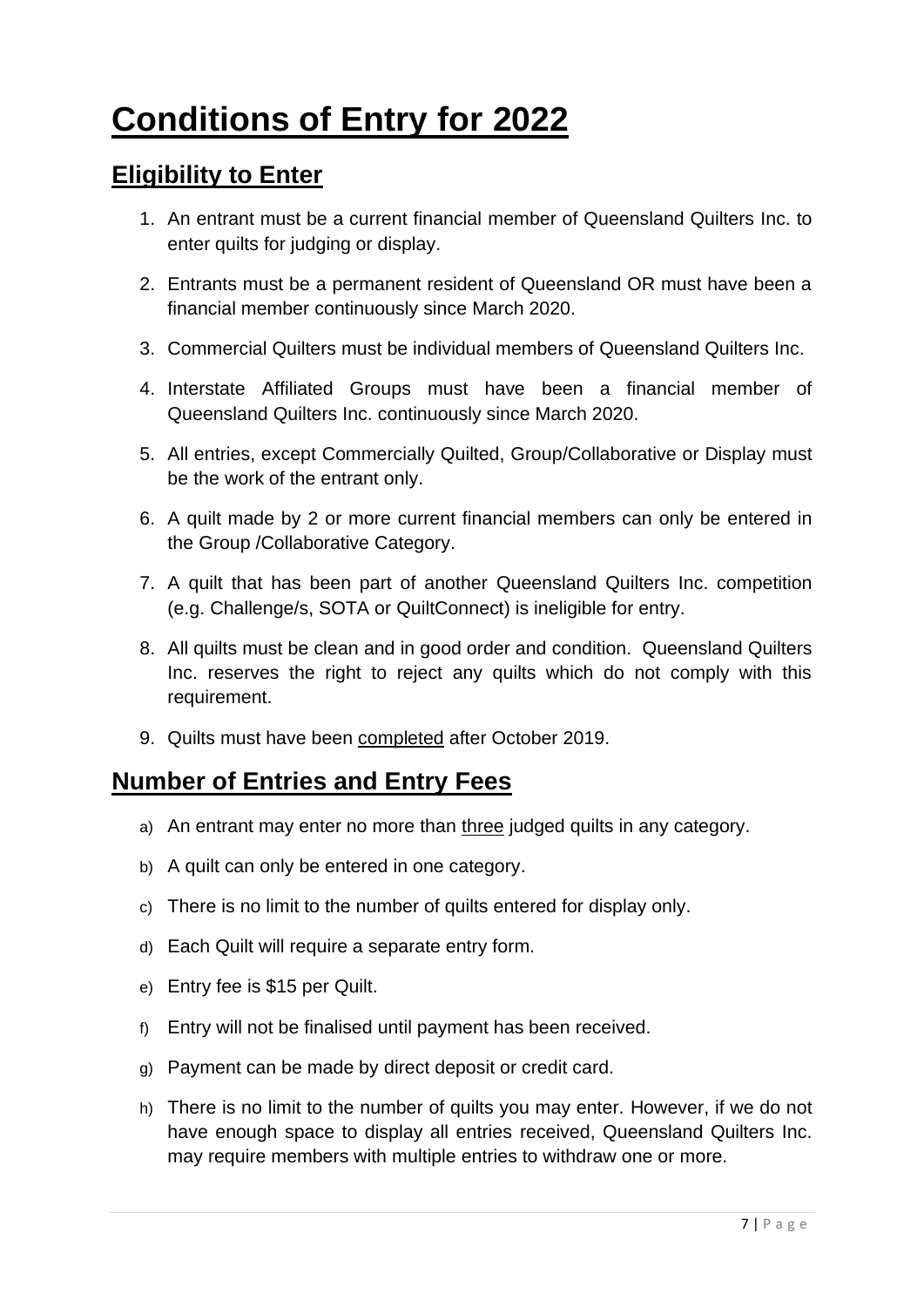## **Quilt Definition and Sizes**

- **1.** A quilt is defined as having **3(three) or more layers held together at regular intervals**. The only exceptions are:
	- Art quilts can be two or more layers
	- Coverlet two layers only
- **2.** All quilts must be able to hang on a rod.
- **3.** All quilts must have a **10cm** minimum hanging sleeve **sewn** to the back of the quilt.
- **4.** Size limits apply. All measurements should be taken after quilting and binding has been completed.
- **5.** The maximum size of any quilt is 280cm x 280cm.
- **6.** Quilting is defined as:
	- Hand Quilting -- done by hand.
	- Machine Quilting -- done by machine.
	- Commercial quilting -- payment has been made.
- **7.** Theme Quilt for 2022 "House/Houses ". No side shorter than **150cm**, no side longer than **280cm**.
- **8.** Quilts must be a single unit and not framed in wood, metal etc.
- **9.** All surface embellishment must be firmly attached, and the quilt must be able to be transported in a cloth bag.
- **10.**No rolled quilts will be accepted.

## **Entry Forms**

- Download and complete a **worksheet** for each entry. Use your completed worksheet to assist you with your online entry.
- An online Quilt Entry Form is required for **each** quilt entered in the show irrespective of whether it is for judging or display only.
- All entries must include a photo in jpg format. Quilt Photo must not exceed 2Mb. The Photo must be named (surname \_quilt name).
- Closing date for entries is 21<sup>st</sup> August 2022. This date will be strictly adhered to.
- You will receive a confirmation email immediately after your entry has been submitted. **Please check that all information is correct**. If not, contact Quilt Show convenor by email within 7 days for any alterations. Quilt show Convenor email [quiltshow@qldquilters.com](mailto:quiltshow@qldquilters.com)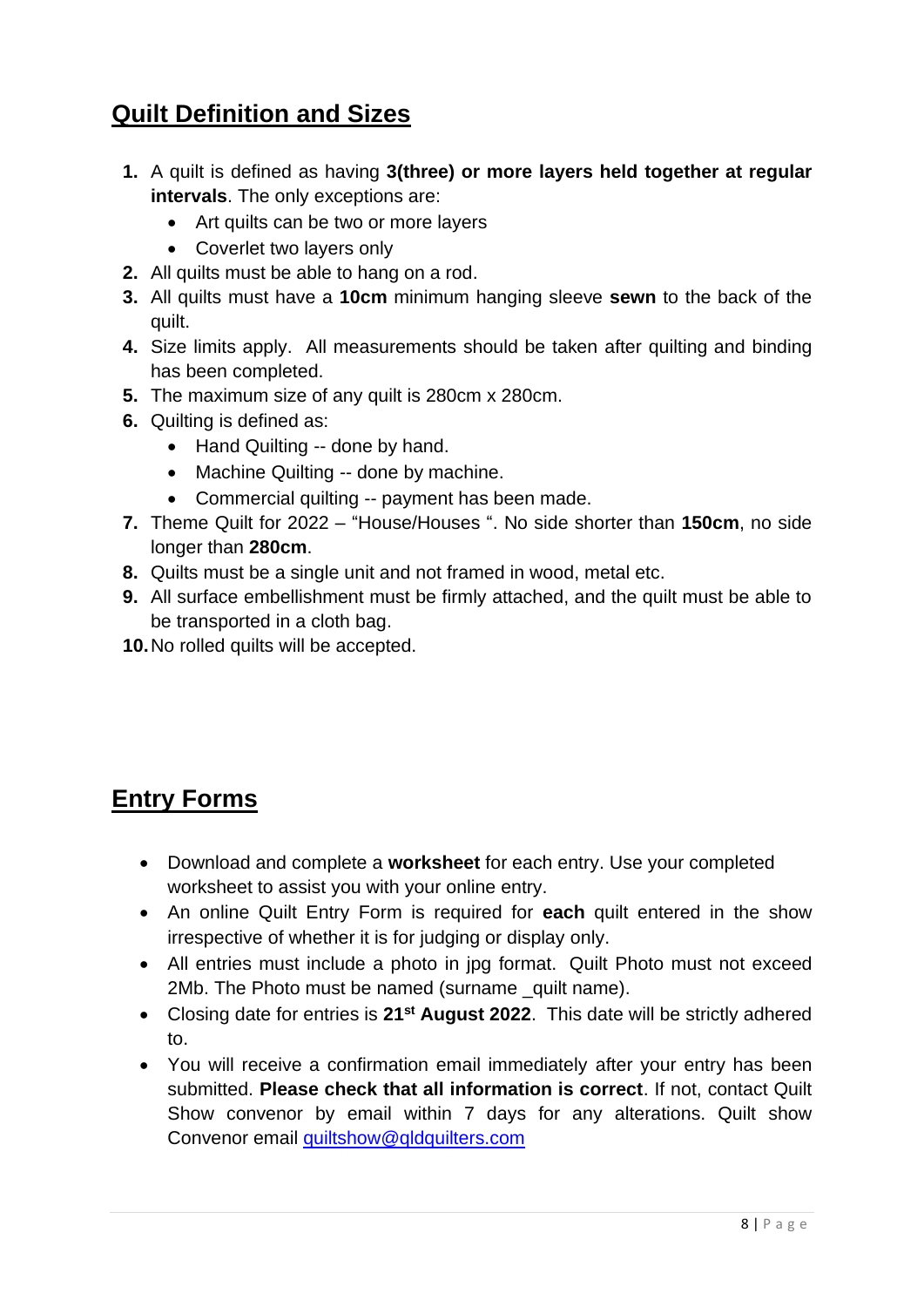### **Judging**

- a) Quilts will not be moved between categories on judging day. **It is the entrant's responsibility to have entered the quilt in the correct category**.
- b) Quilts considered for "CHAMPION QUILT" will be those quilts that have won first place in all judged categories except Commercially Quilted, Group/Collaborative and Students.
- c) A quilt that has won a BERNINA award in another State Guild Show is ineligible for a Queensland BERNINA Award.
- **d) The Judges' decision is final, and no correspondence or discussion will be entered into.**

## **Prizes**

- a) Prizes will be awarded to the entrant only. Commercial quilters must be Individual Members and will be acknowledged.
- b) Awards and prizes will be forfeited if any entrant's information is found to be incorrect.
- c) Prizes will be in Cash, Voucher or Product.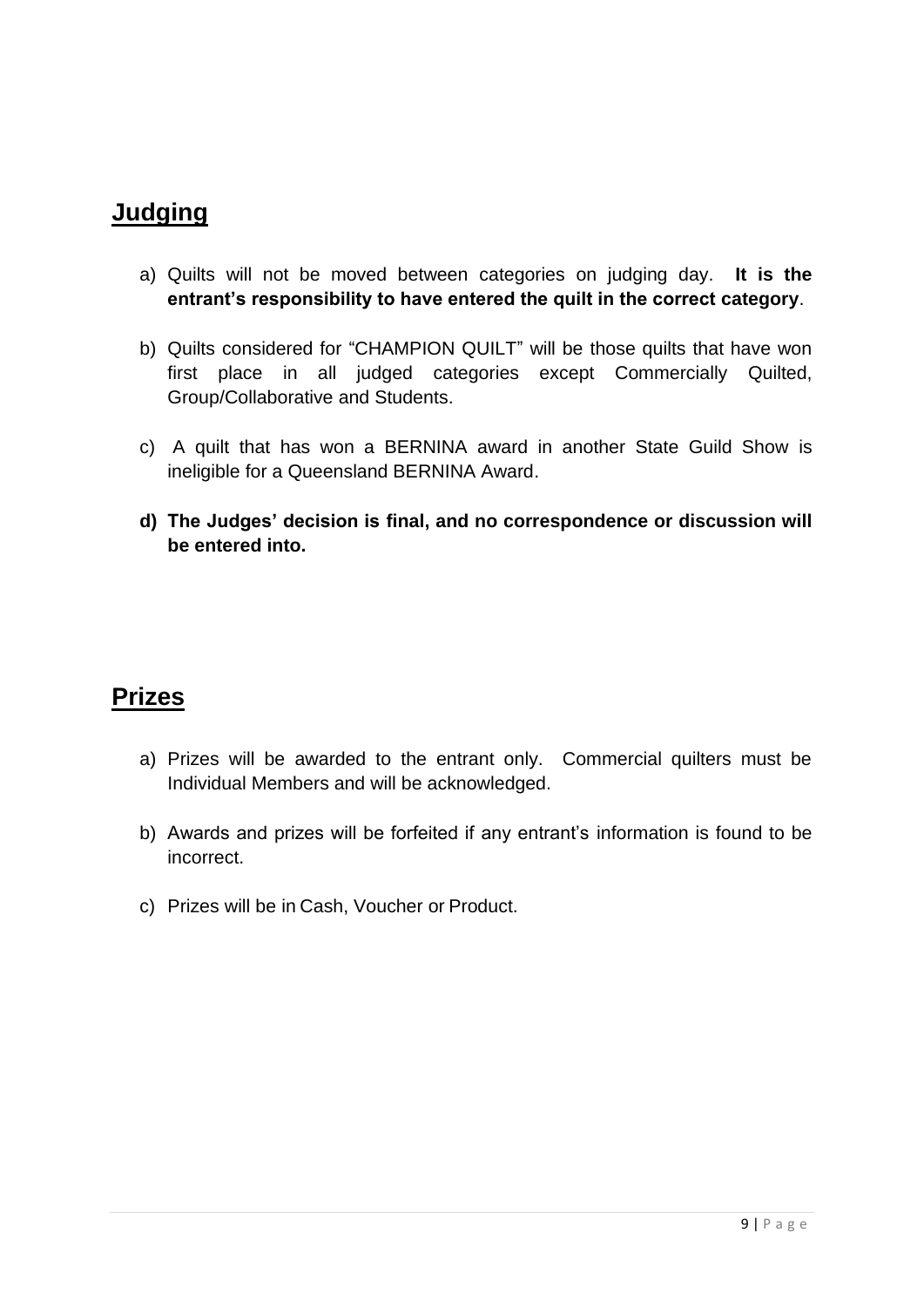## **Presentation of Quilts for Exhibition**

- **a)** All quilts MUST have a hanging sleeve **sewn** to the back with a minimum of at least a **10cm (4")** finished depth.
- **b)** Each quilt must be labelled on the back, in the bottom right-hand corner looking at the quilt from the back.
- **c)** Labels must include:
	- **a.** Quilt title
	- **b.** Entrant's name and
	- **c.** Entrant's contact details
- **d)** The quilt label must be covered by a temporary piece of fabric **stitched down** on the top and left side.
- **e)** It is the entrant's responsibility to cover any of the maker's signatures, naming or identification on the front of the quilt.
- **f)** Each quilt must have a named, ample sized CLOTH bag preferably with a draw string top. Plastic bags will not be accepted. Rolled quilts will not be accepted.

## **Delivery and Collection of Quilts**

- **a)** Quilts may be posted or delivered to nominated Quilt Collectors.
- **b)** You will be advised by 28<sup>th</sup> August 2022 of the name, address and phone number of your Quilt Collector.
- **c)** You must deliver your quilt to your Quilt Collector by 4<sup>th</sup> September 2022.
- d) Quilts must be collected from your Quilt Collector by 30<sup>th</sup> October 2022.
- **e)** Posted quilts are to be in a strong re-usable box (in addition to the cloth bag). The maker is responsible for any insurance costs and return postage.
- **f)** Posted quilts must be addressed to: Libby Fern, 79 Waterloo Esplanade, Wynnum 4178.
- g) Posted quilts must arrive by 31<sup>st</sup> August 2022. Quilts received after this date will not be accepted for judging.
- **h)** Quilts are **not** available for collection on the Sunday night after the show unless you have assisted with Quilt Show pull down and made arrangements with your Quilt Collector.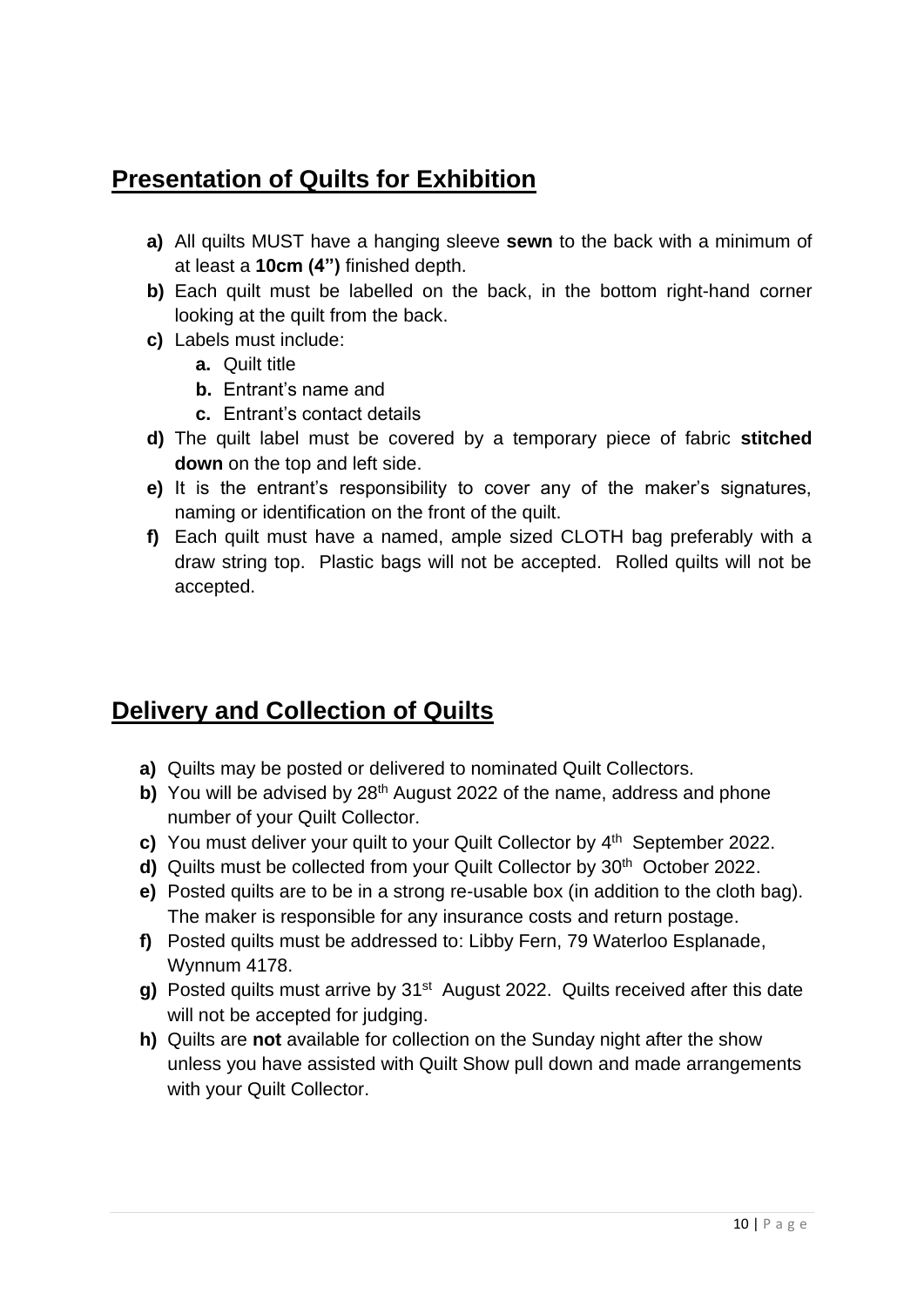### **Insurance and Valuation**

- **a)** Queensland Quilters Inc. accepts no responsibility for any loss, damage or destruction of quilts, however caused, during transit or while these quilts remain in our custody. Insurance cover is the responsibility of the entrant.
- **b)** All quilters are advised that they should consider insuring their quilts. The Queensland Quilters Inc. Appraisal Service is available for all members.

## **Copyright**

- a) The entrant is responsible for obtaining written permission and for paying any fee related to the use of copyright material, including trademarks.
- b) The entrant must acknowledge the source of inspiration, designer, or teacher for any quilt that is not their own original design or is not based on blocks that are regarded as being in the public domain.
- c) Queensland Quilters Inc. respects the rights of Indigenous Australians to own and control their heritage; entrants should therefore refrain from incorporating design elements derived from indigenous heritage into their quilts without the informed consent of the indigenous owners. Note: permission must be granted before work on a quilt has begun. Commercially printed fabric featuring indigenous motifs is acceptable.

### **Photography**

Queensland Quilters Inc. reserves the right to publish photos of your quilt for our records and to use those photographs and photographs provided by you for publicity and other appropriate purposes such as in our quarterly newsletter, on our website, blog, promotions, social media formats (including e-newsletter) and a publicly available photographic book. Reports and photos may also appear in various patchwork and quilting online and print publications.